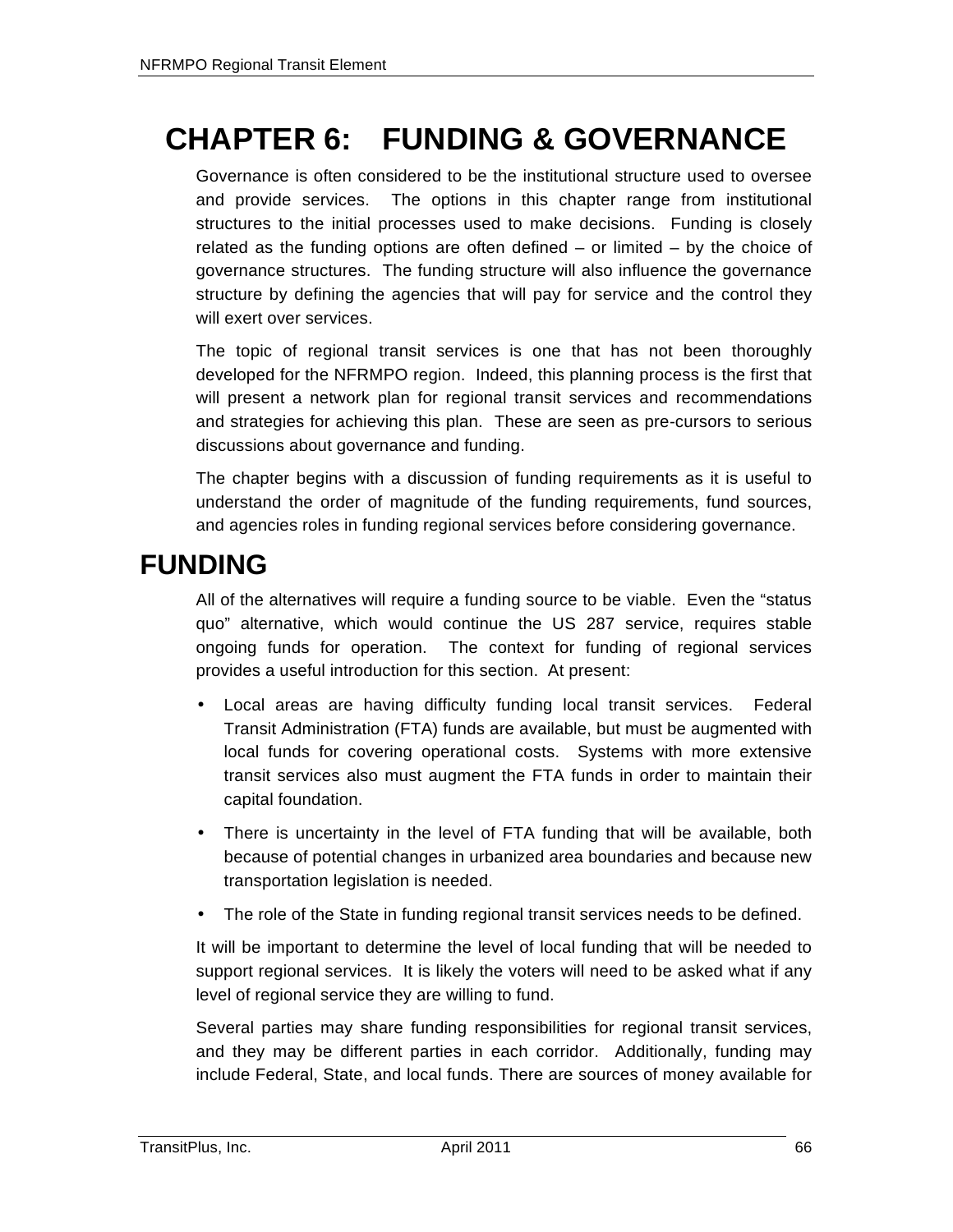pilot projects, but it will be critical to develop a stable on-going funding source in order to provide regional services.

The total costs estimated for each alternative were identified in Chapter 5. This section explores:

- The eligibility for Federal funds, the matching requirements, and anticipated fare revenues for each alternative.
- Potential Federal, State, and local fund sources.
- The availability of funding for regional services, including the potential new sources

It concludes with a discussion of the funding issues that will need to be addressed as the region and State begin to develop regional transit services.

## REVENUE BREAKOUTS: FEDERAL, MATCH, AND FARES

The total funds budgeted for transit come from a combination of Federal funds, matching funds, and operating revenues (including fares and advertising). The percentage that will come from Federal, State, local, and operating revenues can be estimated. This provides a basis for discussing the amount of funds required for each alternative and the role of Federal, State and local funding for capital and operating expenditures.

#### **Figure 6-1: Typical Operating Revenues**



Figure 6-1 illustrates the typical breakout of revenues for the operating and capital expenses associated with regional transit services. The percent of funding from fare revenues (or other operating revenues such as advertising) will vary by corridor and are estimated at 15%. The balance of funds may come from a combination of federal and matching funding. The matching funds required for regional services on average are 30% of the total cost. Matching funds may be sales tax, student fees or revenues from state

sources that can be used for matching.

In estimating eligibility for Federal revenues, the funding rules that apply to large urban areas are assumed to apply here. This means Federal transit funds may not be used for operations, except for what is referred to as the "capital cost of contracting<sup>9</sup>." This generally equates to around 35% of net expenditures, but

 $9$  The capital cost of contracting is defined by the FTA as costs attributable to privately owned assets that are consumed in the course of a contract. In addition, the FTA provides assistance for maintenance. To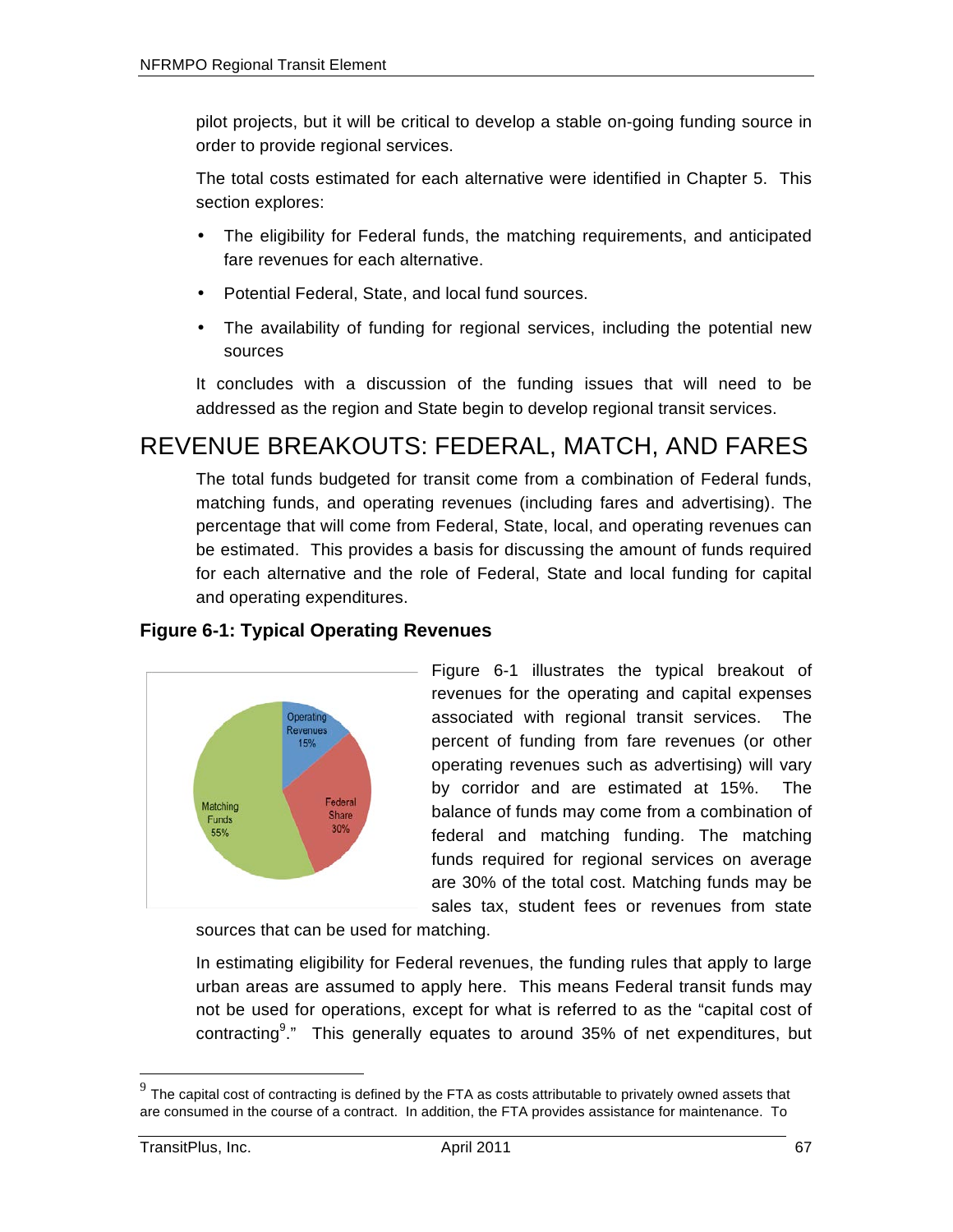depends on contracting arrangements. The balance will be local or State matching funds. On the capital side, 80% is assumed to come from Federal and 20% from matching funds. Combining the revenue sources for operating and capital expenses results in the annual estimated funding requirements for each alternative illustrated in Figure 6-2.



**Figure 6-2: Estimated Funding Requirements for Alternatives**

### TOTAL FUNDING

The funding levels required for the Status Quo, Basic, Moderate, and High alternatives are listed in Table 6-1. In this study we do not have the resources to adequately estimate funding requirements for the Very High alternative.

The costs in Table 6-1 are based on operating costs of \$75 per hour and capital costs of \$350,000 per vehicle. Capital costs have been amortized over 12 years.

avoid burdensome rules, the FTA allows recipients to use a percentage of leased service or contracted maintenance capital costs without detailed justification and will pay for 80% of this amount as a capital expense. For example, under a service contract where the contractor provides maintenance and transit service and the public agency provides vehicles, 40% of the contract is eligible for 80% Federal share. Source: Federal Transit Administration Circular 9030.1D, May 1, 2020,Chapter III, section 4 &Exhibit III-1.

<u> 1989 - Andrea Santa Andrea Andrea Andrea Andrea Andrea Andrea Andrea Andrea Andrea Andrea Andrea Andrea Andr</u>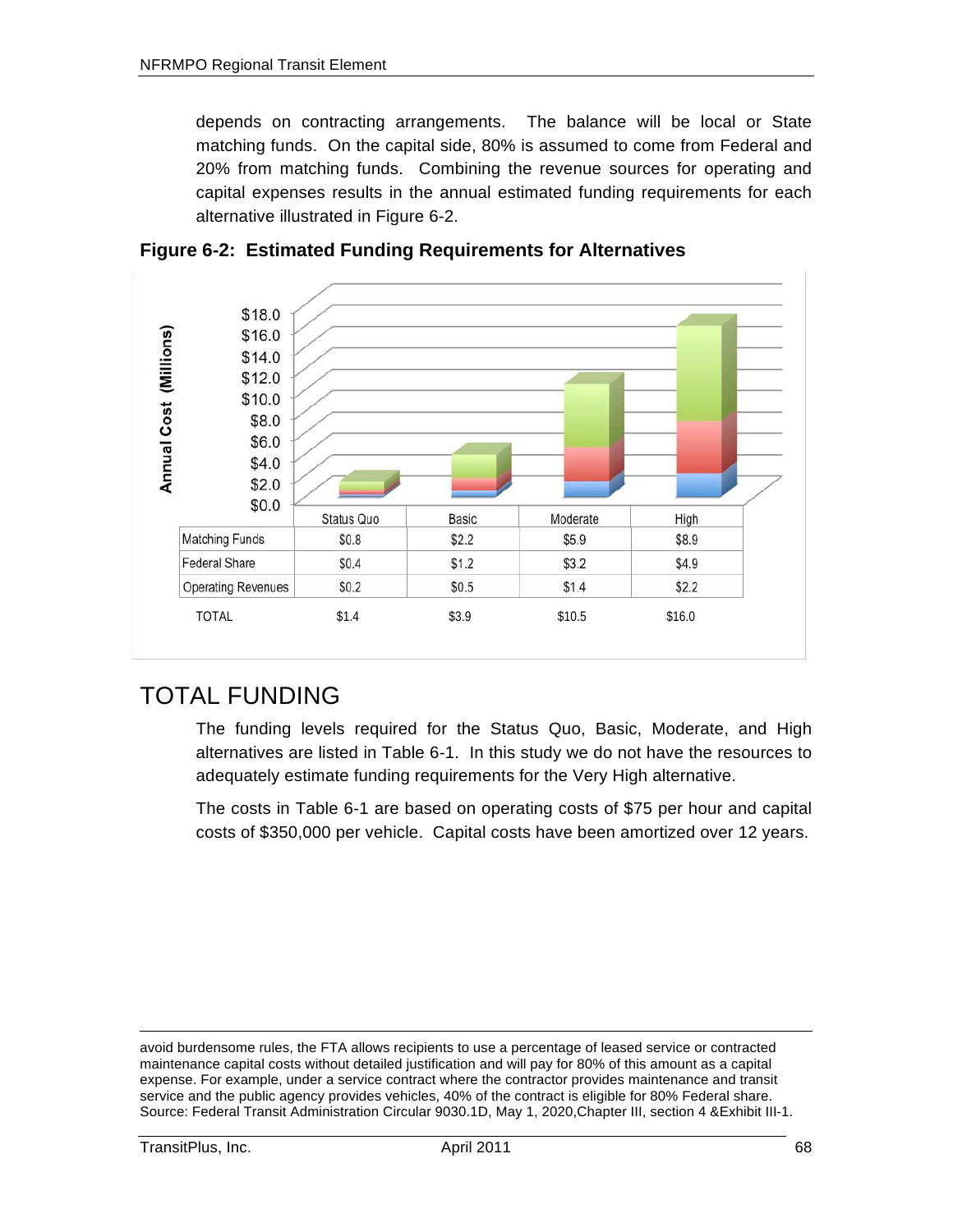| Alternative       | Annual Expense in<br>2010 Dollars <sup>(a)</sup> | Per Capita \$ based on<br>2005 Population(2) | Per Capita \$ for 2035<br>Population <sup>(2)</sup> (Current \$) |
|-------------------|--------------------------------------------------|----------------------------------------------|------------------------------------------------------------------|
| <b>Status Quo</b> | \$1.4 M                                          | \$3.23                                       | \$1.95                                                           |
| <b>Basic</b>      | \$3.3 M                                          | \$7.59                                       | \$4.58                                                           |
| Moderate          | \$10.3 M                                         | \$23.45                                      | \$14.16                                                          |
| High              | \$14.7 M                                         | \$33.37                                      | \$20.14                                                          |

**Table 6-1: Funding Requirements per Capita**

*Notes:*

*(1) These are net costs, exclusive of fare revenues, so are slightly lower than the totals in Figure 6-2*

*(2) Modeling Area Population: 2005 =440,000; 2035 = 729,000*

It is useful to have a frame of reference for the above numbers. One can compare these amounts to the total transit budgets in Greeley, Fort Collins, and Loveland to see how expenditures on local transit services compare to the regional transit alternatives. These amounts, based on 2009 operating budgets and 2008 city population levels, are listed in Table 6-2.

**Table 6-2: 2009 Costs per Capita for Local Transit Services**

| City                | Operating | <b>Capital</b><br><b>Estimate</b> | Total<br><b>Estimate</b> |  |
|---------------------|-----------|-----------------------------------|--------------------------|--|
| Greeley             | \$22.63   | \$2.50                            | \$25.00                  |  |
| <b>Fort Collins</b> | \$43.99   | \$4.40                            | \$48.00                  |  |
| Loveland            | \$10.79   | \$1.08                            | \$12.00                  |  |

Capital varies widely from year-to-year so it is included only as an estimate of 10% of operating expenditures when averaged out over time. The above numbers show a significant difference in expenditures per capita among the three communities.

# FEDERAL, STATE, AND LOCAL FUND SOURCES

The basic options are listed here with a discussion of what each can be used to fund. This begins with Federal sources and then moves to state and local revenue sources. Table 6-3 summarizes the fund sources discussed.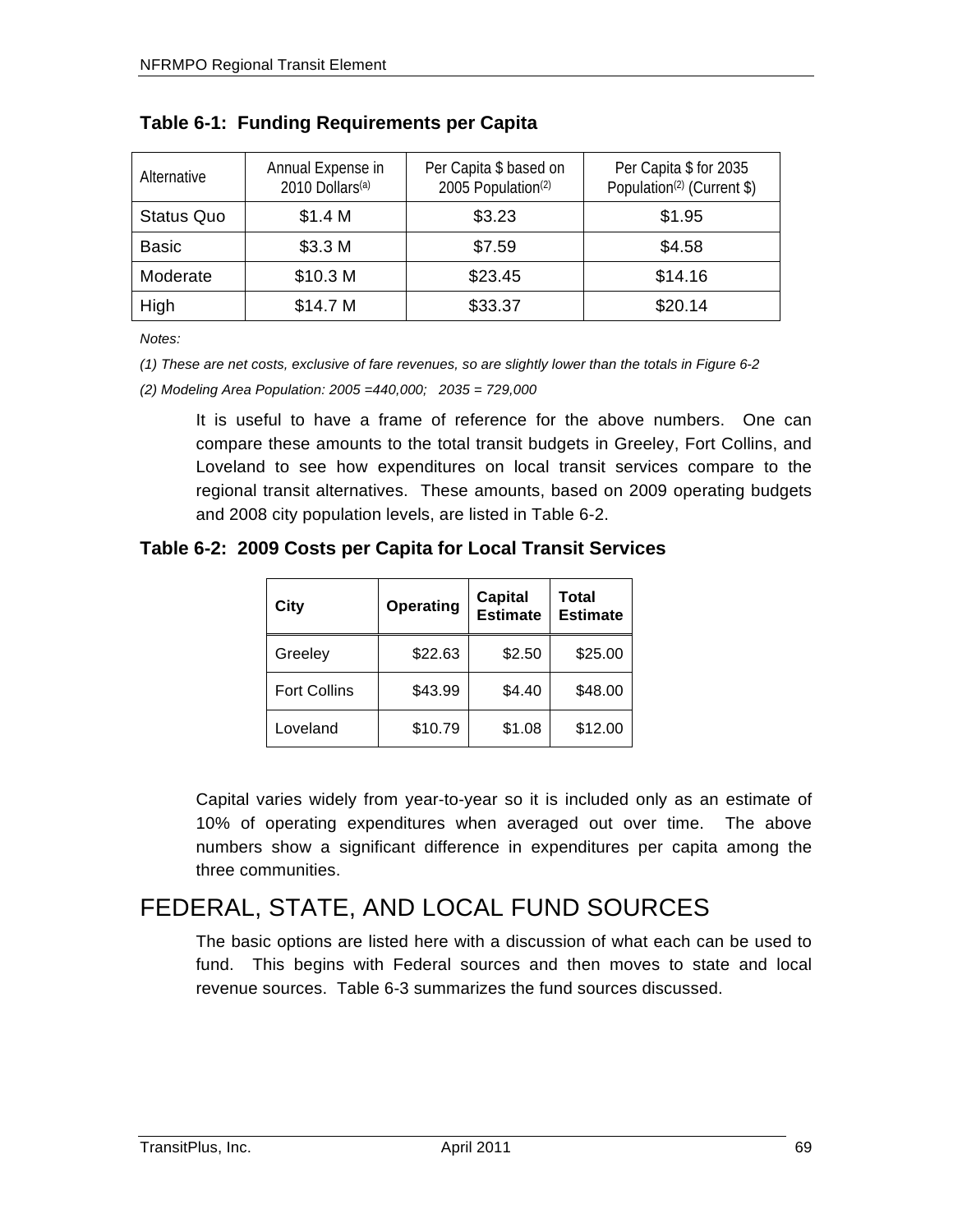| FTA 5307                                                | <b>FTA</b><br>5309                      | <b>FTA</b><br>5311                                                                             | <b>FTA</b><br>5316                                                                            | <b>USDOT</b><br><b>CMAQ</b>                                  | Other<br><b>FHWA</b>                                                                                                                                                                     | <b>State</b><br><b>FASTER</b>                                                                                                                                  | Local<br>General<br><b>Fund</b>                                           |
|---------------------------------------------------------|-----------------------------------------|------------------------------------------------------------------------------------------------|-----------------------------------------------------------------------------------------------|--------------------------------------------------------------|------------------------------------------------------------------------------------------------------------------------------------------------------------------------------------------|----------------------------------------------------------------------------------------------------------------------------------------------------------------|---------------------------------------------------------------------------|
| Use<br>(operations<br>or capital)<br>depends<br>on area | Capital.<br>Discre-<br>tionary<br>funds | For rural<br>areas<br>only.<br>Used for<br>adminis-<br>tration.<br>operating<br>and<br>capital | Can fund<br>up to 3<br>years<br>operating<br>or capital<br>under<br>Job<br>Access<br>program. | Can fund<br>up to $3$<br>years of<br>operating<br>or capital | If other<br><b>FHWA</b><br>funds, e.g.,<br>STP Metro,<br>are<br>transferred<br>to transit,<br>they<br>assume<br>characteris-<br>tics of FTA<br>program<br>they are<br>transferred<br>to. | Currently the<br>Attorney<br>General 's<br>interpretation<br>of statue<br>allows for<br>capital only.<br>Some<br>discussion of<br>future use for<br>operations | Generally<br>unrestricted;<br>can be used<br>for operating<br>or capital. |

**Table 6-3: Key Fund Sources**

### Federal

The most common source of Federal funding for transit services are FTA funds. There are a variety of programs, with the Urbanized Area formula funds (known as Section 5307 funds) and the Bus Discretionary funds (Section 5309 funds) most commonly used in the region. Rural transit providers also use Section 5311 funds. Some facts about these fund sources follow.

- The Urbanized Area (Section 5307) funds are allocated to an agency known as the Designated Recipient. For the Fort Collins/Loveland Transportation Management Area (TMA) this is the City of Fort Collins and for the Greeley/Evans urbanized area the funds are handled by the City of Greeley.
- The Section 5307 formula funds are distributed to the TMA and the City of Greeley on the basis on population, population density, and miles of bus service operated. These allocations are made at the Federal level and published in an annual Federal Register notice.
- The NFRMPO is responsible for facilitates the allocation of Section 5307 funds between the member jurisdictions in the TMA through an approval process.
- The 5309 discretionary funds have most recently been distributed at the Federal level based on earmarks. The Colorado Transit Coalition has led the lobbying effort for the State. Based on the current political climate, it is anticipated that the earmark process will be sharply limited in the future. Instead, the Federal Transit Administration will likely play a stronger role in funding decisions.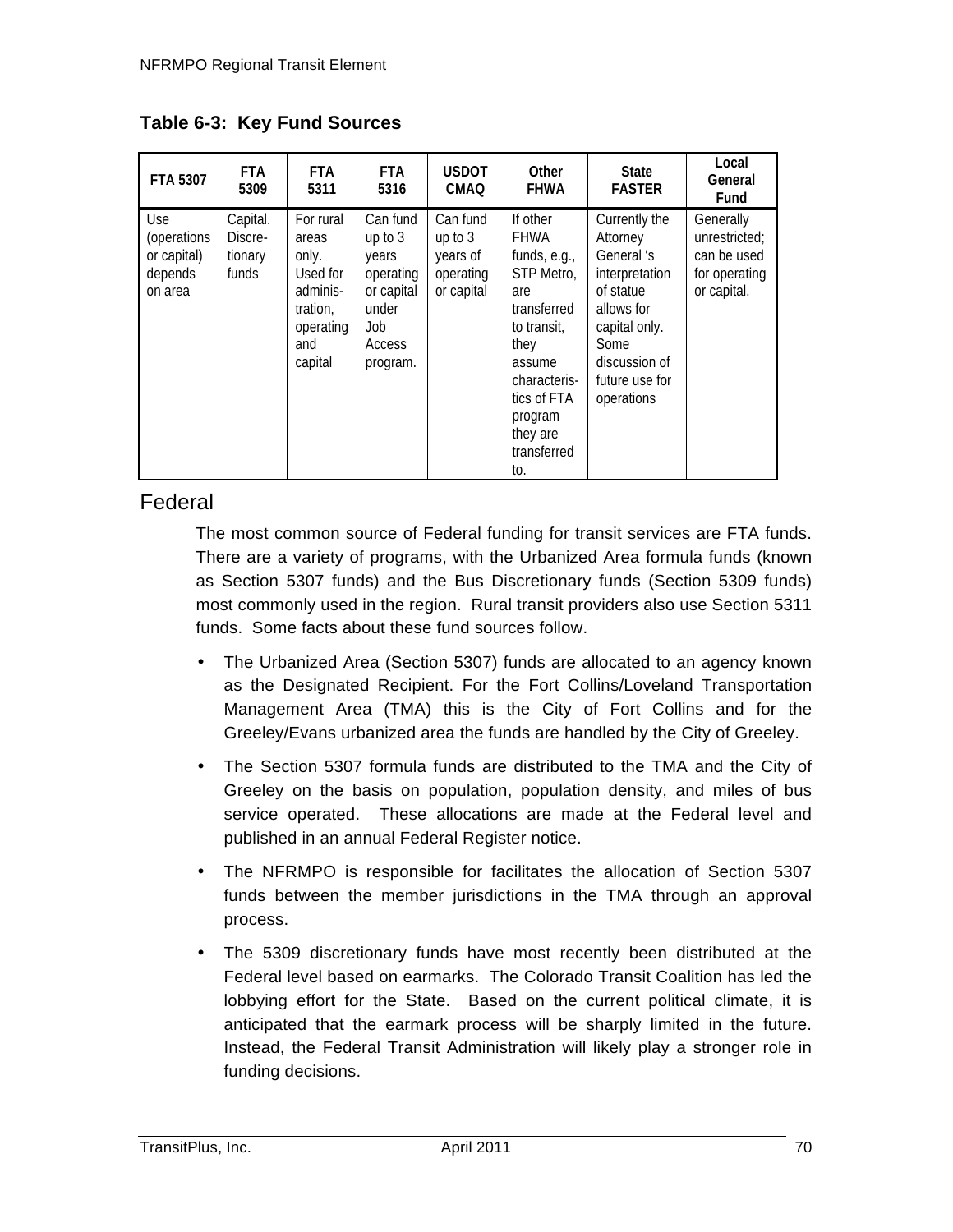- The Section 5307 funds are fully utilized for current services, although the agencies within the TMA do transfer funds amongst themselves based on need and availability of local matching funds. Agencies within the MPO currently providing transit services and participating in this internal allocation include Fort Collins, Loveland, Berthoud, Larimer County, and the MPO.
- The 5309 discretionary capital funding has been critical in helping local agencies replace their fleets and provide adequate facilities. There will be strong competition for these funds in the future.
- Other FHWA funds (e.g., CMAQ or STP) that are "flexed" to be used for transit are transferred into the existing FTA programs and must abide by the same rules.

**Congestion Mitigation and Air Quality Funds** (CMAQ) are another important fund source. These funds can be used at an 80% Federal level for starting new services. They can fund up to three years of operating service (at 80% Federal) and can also be used for purchasing equipment.

Other Federal funds eligible for "flexing" or transferring to transit projects include **National Highway System, Interstate Maintenance, Surface Transportation Program (STP), Highway and Bridge Replacement and Rehabilitation, and Highway Safety Improvement Program** funds. A well-defined process has been identified by FHWA and FTA. As with transit funds, these are fully utilized in the region at present. There may be opportunities to transfer funds to take advantage of local overmatching if any occurs, but this cannot be counted upon.

### State Funds

Colorado now has Funding Advancements for Surface Transportation and Economic Recovery (**FASTER)** funds that can be used for transit capital. The safety portion of FASTER funds can potentially be used for improvements at some transit facilities, such as park and rides. Compared to the need for transit funding the amounts are limited, but the availability of these funds is an important step. At present, the Attorney General has found that because these funds flow through the Highway User's Tax Fund, they can only be used for capital expenses, although this conflicts with the actual legislation. It is anticipated that this issue will be revisited but at present they are not considered available for operations or matching Federal operating dollars.

FASTER funds are available on the "local" and "statewide" levels. The "local' FASTER funds are available through CDOT Region 4 and have an emphasis on regional and local projects. FASTER funds in the statewide pot will place first priority on projects of statewide and inter-regional significance. Applications were solicited in the Fall of 2010 for 2010, 2011, and 2012 funding. Projects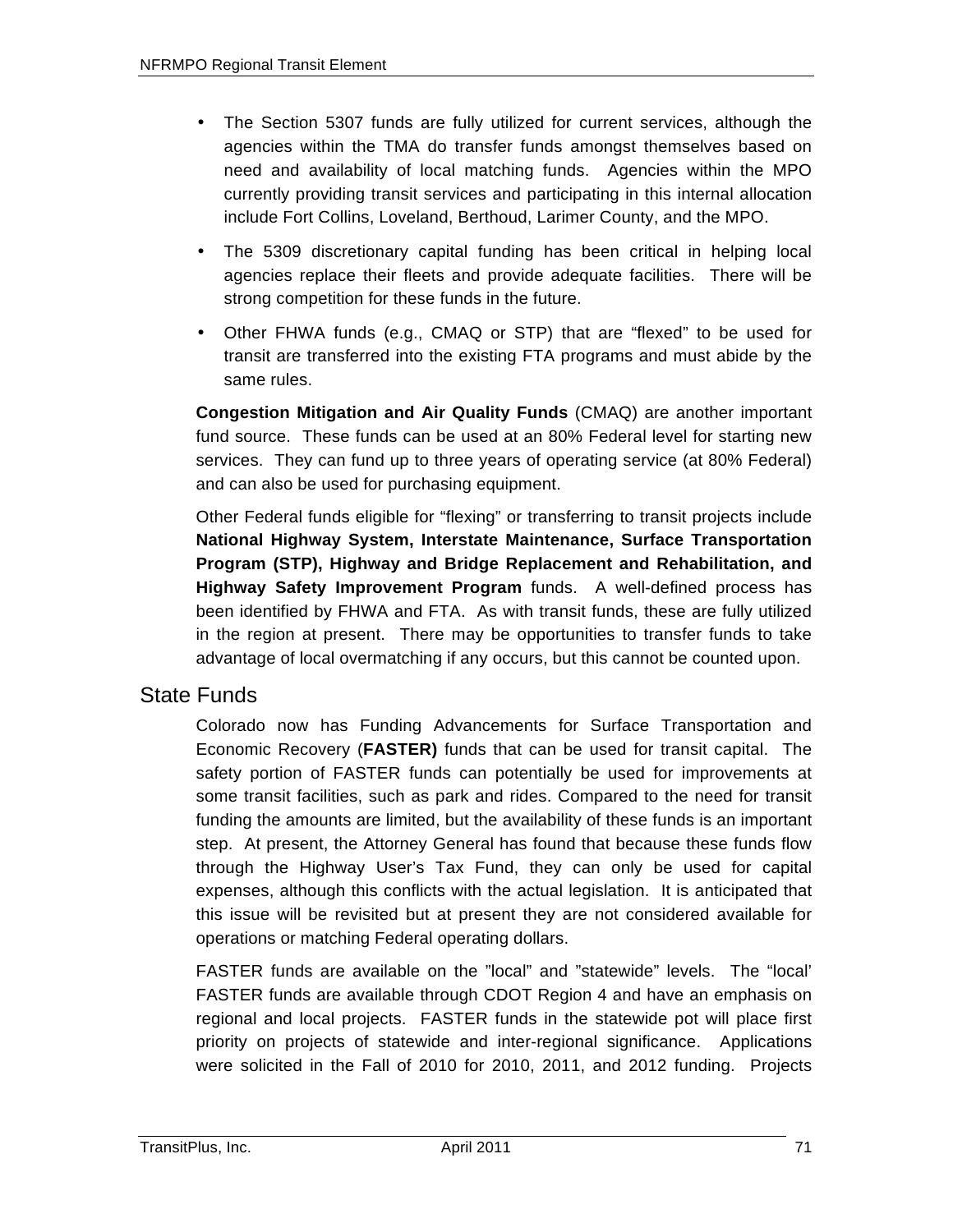sponsored by CDOT are eligible at 100% for FASTER grants, requiring no local match.

The State of Colorado does not have a source of local matching funds, so CDOT is in a position similar to local jurisdictions when it comes to providing operating funds for regional services. Transit is not at present an allowable expenditure for Highway User's Tax Funds (HUTF), the State's primary source of State matching funds for roadway projects.

CDOT also is responsible for administering and allocating Federal transit funds for several programs. These include the section 5311 Rural Transit, 5310 Elderly & Disabled Capital, 5316 Job Access, and 5317 New Freedom programs. The 5311 program is only for rural areas, the 5310 funds are for the entire MPO region, and the CDOT administered 5316/5317 funds are for rural and small urban areas. Of these funds, only 5311 and 5316 could potentially help fund the proposed regional transit services. (The NFRMPO manages a separate 5316/5317 fund pot for the Fort Collins/Loveland TMA.)

These program boundaries can be confusing and it can be a challenge to blend the various fund sources into a cohesive program that supports regional goals. Another important consideration is that over the period of this plan, many areas are anticipated to go from rural to urban, based on US Census definitions. Consideration is needed on how to transition between the fund sources.

#### Local Funds

Matching funds for transit presently come from the local general funds of most jurisdictions in the North Front Range region.

Additional funding will be needed for implementing regional transit services. Some insight can be gained into the funding preferences of residents based on the participant responses in the NFRMPO March 2008 Regional Summit on Transportation. As illustrated in Figure 6-3, summit participants supported increased gas tax over other alternatives, but only by a small margin. Other options that were in the running included sales tax, vehicle registration fees, user fees such as tolls and fares, and development impact fees.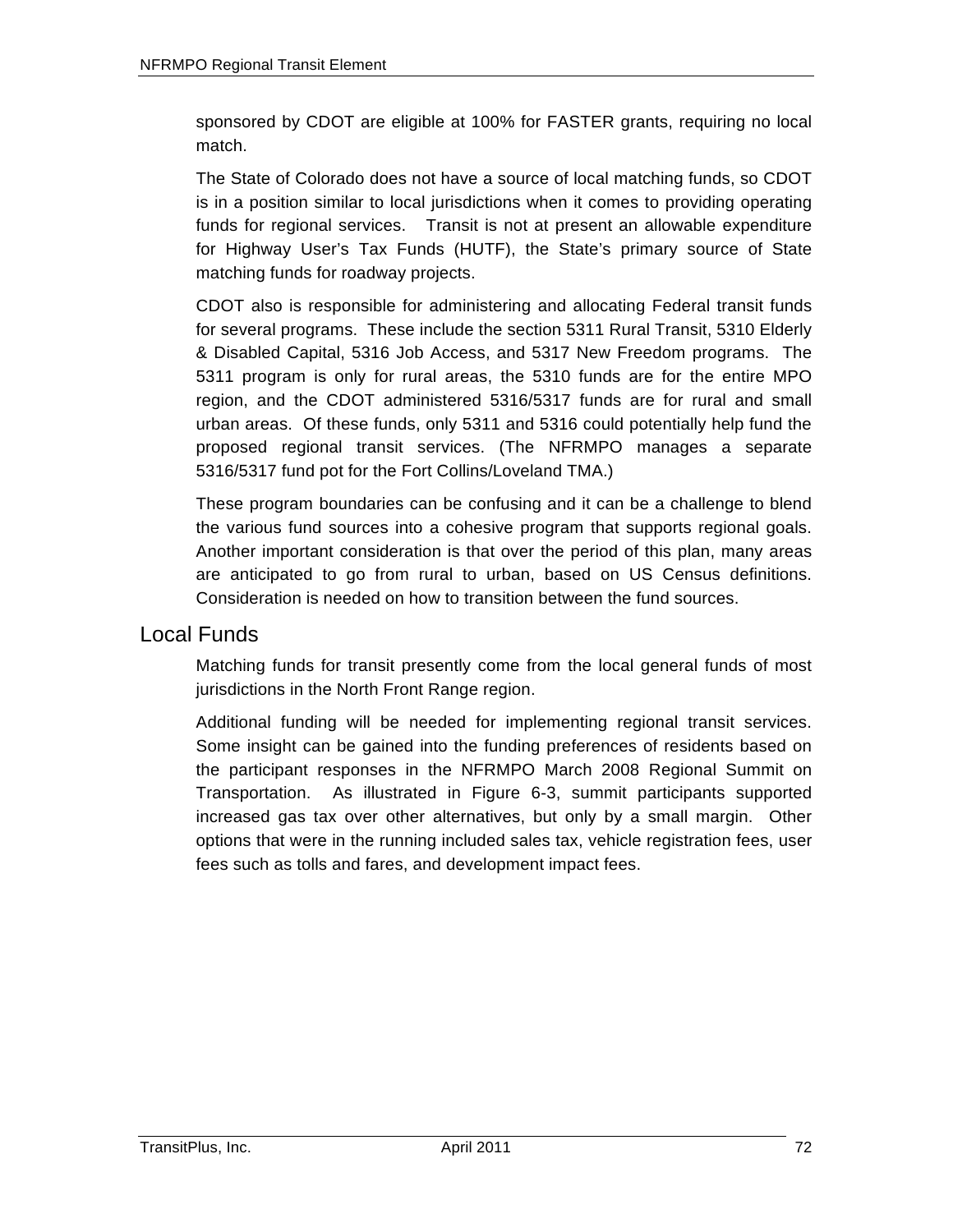#### Figure 6-3: Revenue Sources for Transportation (NFRMPO 2008 Regional Summit) *(NFRMPO March 2008 Regional Summit)*



NFRMPO recently prepared a report on transportation impact fees. At present development impact fees can only be used for capital expenditures. Some states allow such fees to be used for transit operations. As Colorado considers how to fund transit services as part of a multi-modal transportation network, it may useful to explore this possibility. and 25 below. These tables recommend allocation of funding for funding for the TDM Program in both Phase One and Phase One and Phase One and Phase One and Phase One and Phase One and Phase One and Phase One and Phase One a

#### FUNDING AVAILABILITY **Support TDM programming as the region works to region works to rely in the region works to rely** inding availability.

In considering what services might be funded, a first step is to understand the revenues that might be generated by the services and the costs that are eligible for Federal funding. Then, one needs to consider the funds that are available. This section begins with a discussion of Federal funds and then continues with a Find section begins with a discussion of Federal random ulocuosio

#### Federal Fund Availability library)

Earlier in this chapter it was noted that Federal Section 5307 funds are all presently used by the existing transit providers. However, Section 5307 funds processing accessing the extensive procession. The metallic contration are allocated in part based on the bus miles operated, so this fund source will increase as more miles are operated $^{10}$ . are allocated in part based on the  $\alpha$ 

The current Federal Transit Administration formula allocates \$0.48 per mile of operation, but this will change both with the Census results and the next transportation authorization legislation. Table 6-4 identifies the amount of additional 5307 funding that might be expected based on expanded operation of regional service.

<sup>&</sup>lt;sup>10</sup> The miles are reported through the National Transit Database so funding increases lag two to three years behind the provision of service. These increases in funding are considered a "new" resource, with the exception of funds for the portion of US 287 service that was previously operating as the Foxtrot..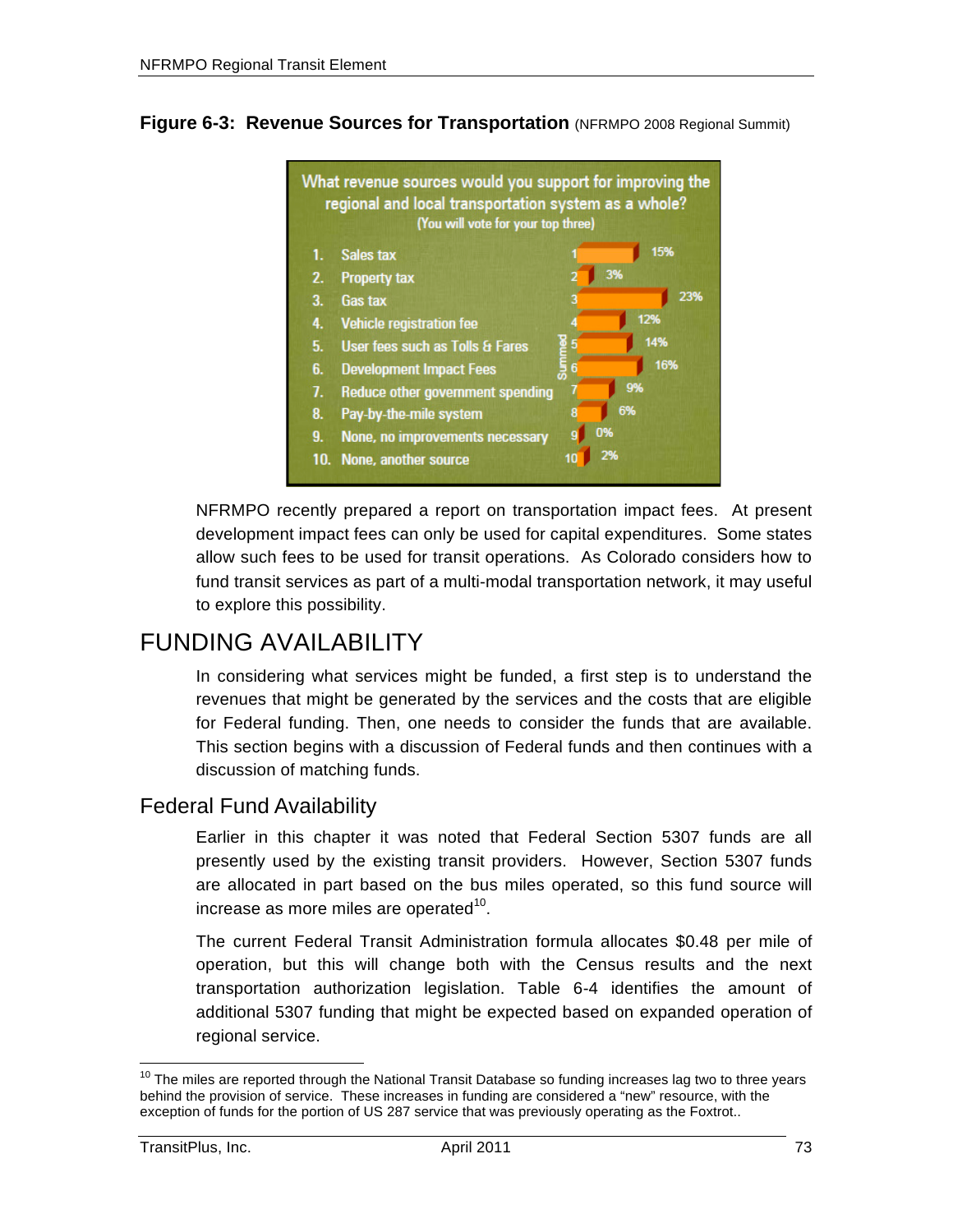| Corridor                               | <b>Status</b><br>Quo | <b>Basic</b> | Moderate    | High        |
|----------------------------------------|----------------------|--------------|-------------|-------------|
| A. US 287                              | \$215,000            | \$215,000    | \$419,000   | \$426,000   |
| $B: I-25$                              |                      | \$399,000    | \$783,000   | \$928,000   |
| C: US 85                               | \$0                  | \$0          | \$184,000   | \$351,000   |
| D: Greeley/Longmont (SH 119)           | \$0                  | \$0          | \$0         | \$127,000   |
| E: Evans/Milliken/Johnstown            | \$0                  | \$0          | \$97,000    | \$181,000   |
| F: US 34                               | \$0                  | \$99,000     | \$165,000   | \$293,000   |
| <b>G: Fort Collins/Windsor Greeley</b> | \$0                  | \$118,000    | \$266,000   | \$298,000   |
| <b>TOTAL</b>                           | \$215,000            | \$831,000    | \$1,914,000 | \$2,604,000 |
| С                                      |                      |              |             |             |

#### **Table 6-4: Potential Additional Future Formula Funds Based on Operating Regional Services**

omparing the numbers in Table 6-4 to those in Figure 6-2, one sees that the additional Section 5307 funds the region might receive are about two-thirds of the amount of the costs identified as eligible for Federal funding. Other Federal funds

(such as STP Metro) could be flexed to the transit program for the difference in eligible capital costs. FHWA has a well-defined process for transferring funds between highway and transit modes (or the other direction) and NFRMPO and CDOT staff have used this process previously.

It is important to note that these additional allocations through the National Transit Database reporting

| <b>FXAMPLF</b>                            |
|-------------------------------------------|
| The Relationship of FTA Section 5307 Fund |
| Growth to New Service Provision.          |
|                                           |

Figure 6-2 shows the Moderate alternative would be eligible for \$3.2 M in Federal funding.

Table 6-4 identifies that the amount of additional 5307 funds that would be generated is anticipated to be \$1.9 M.

The difference of \$1.3 M could be funded through a transfer from another Federal source. These matching funds are for Federal capital match, so STP Metro funds could be used.

can take three years to show up. After the service is operated in one calendar year, the miles are reported to the National Transit Database (year two). The data is then used to calculate apportionments for year three.

The use of CMAQ funding for operating and capital expenses for the first three years of service is a valuable strategy, as it allows time for the Federal apportionment to be increased to reflect the additional service that is operated. This also allows time to determine if other Federal funds can be flexed to fill in the gap in Federal funds and to determine how local matching funds will be provided so service will be stable. The challenge of developing a stable source of Federal and matching funds for the US 287 service (FLEX) is now facing the region as the FLEX route will only be eligible for CMAQ funding for two more years.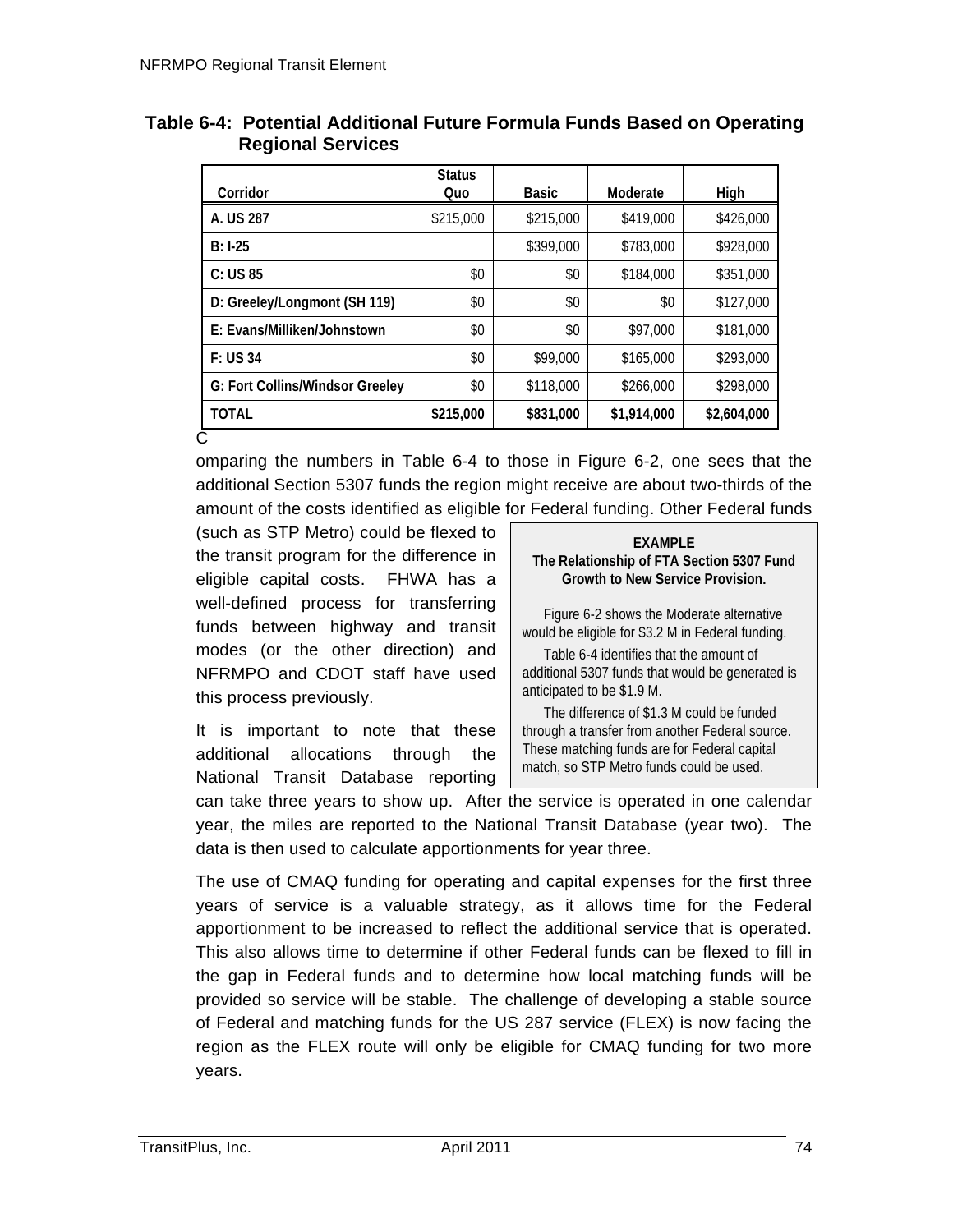### Matching Fund Availability

The local/state matching fund requirements range from \$800,000 for the status quo alternative to \$8.9 M for the high alternative.

Most of the services in this plan are recommended as part of the North I-25 EIS. These services present Colorado with a new situation. What funding responsibility for the transit services recommended in the North I-25 EIS should fall to the State and what to local jurisdictions?

Traditionally in Colorado:

- CDOT has funded improvements on the interstate highway system, even though these highways are used for both regional and local auto trips. Federal funds and the necessary matching funds (typically from HUTF) are allocated regionally for these improvements.
- Local jurisdictions have funded transit services, providing local matching funds for Federal transit dollars.

Local jurisdictions do not have the political mandate to fund the local match for such regional transit services. Local jurisdictions, NFRMPO, and CDOT will need to work cooperatively to address the issue of how to provide matching funds for these services.

Colorado now has FASTER funds available to use for transit services. In the last legislative session CDOT, through the creation of the Division of Transit and Rail, received the authority to operate transit services. However, the State has not had authority to use its Highway User's Tax Fund (HUTF) monies for transit operations. The opinion of the Attorney General's office is that FASTER funds are subject to the Constitutional restrictions applying to HUTF monies and therefore can only be used for capital. As transit is primarily (80 - 90%) an operating expense, there is a need to address the issue of how the State will fund the operation of regional transit services such as those in the North I-25 EIS.

The question is complicated by the rules that have been set up to govern the Federal funding programs.

- Transit funding, like highway funding, is authorized in different programs for urban and rural services, for operating and capital expenses.
- At the Federal level, the transportation authorizing legislation allows for "flexible" funding, but the funds need to be used for the category for which funds were originally authorized. This is generally capital funding.
- Transit services ultimately must form a cohesive network, and these networks will need to connect local and regional services. Effective regional services must be well integrated with local services.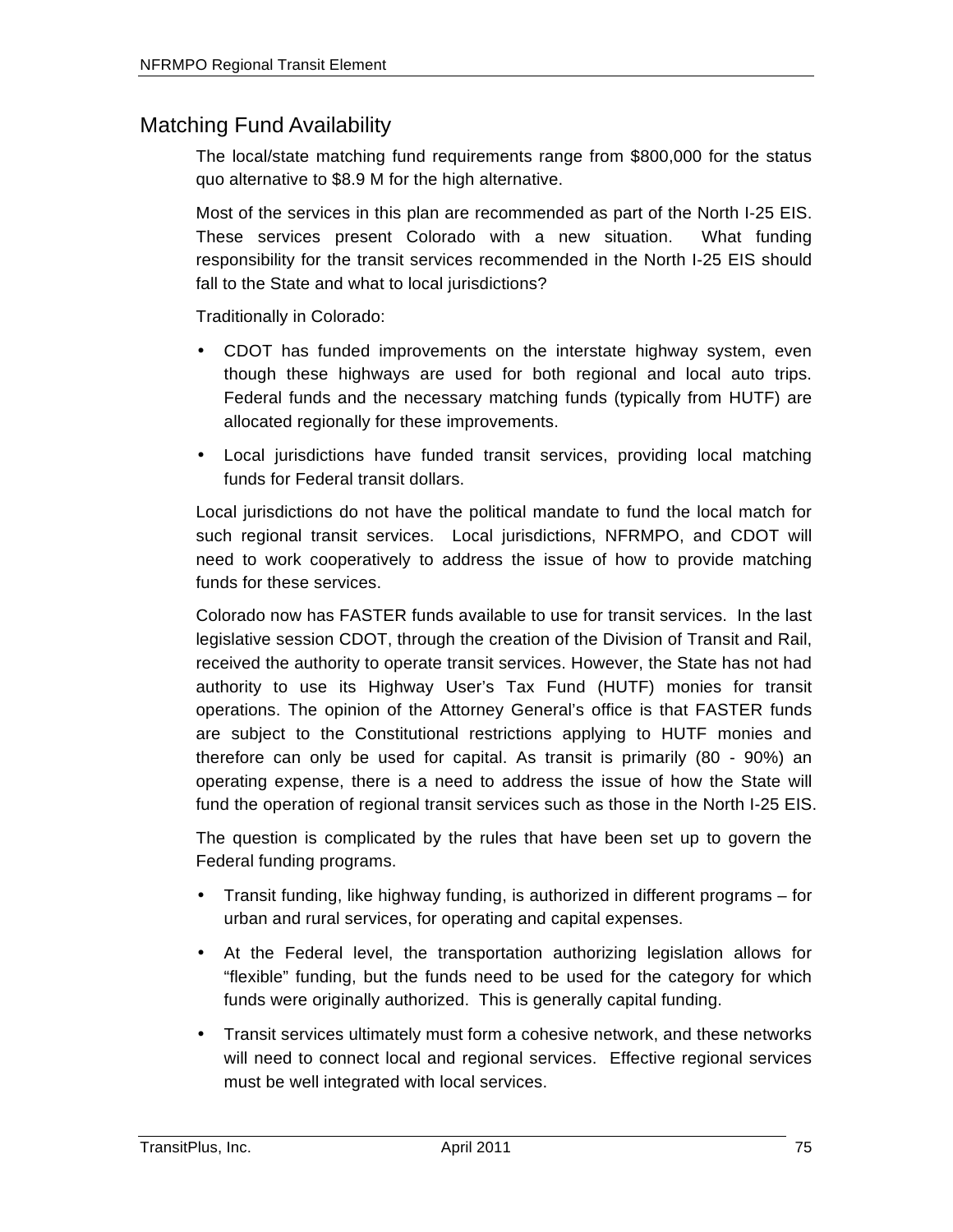This situation is one that will also occur elsewhere as Colorado moves forward on developing a multi-modal transportation network. The issue of how to fund regional transit and rail ultimately may require legislation to resolve.

The State will need to be engaged in discussions about how matching funds can be provided for the services the State has planned as part of the North I-25 EIS. At present FASTER funds can only be used to match the capital expenditures for transit services.

In addition, local jurisdictions will need to discuss how to divide their funding responsibility for regional services. Cost sharing might be based on miles traveled in each jurisdiction, passengers boarding in each jurisdiction, or a combination $11$ .

It is important to understand the magnitude of funding that might be required under each alternative, and what the State and local jurisdictions will contribute for matching and for federal funds. It will be necessary to address the question of funding responsibility in order to identify the amounts that the local jurisdictions and State would pay under each regional alternative. Appendix F presents numbers for the regional alternatives illustrating different ways of sharing costs.

Decisions on the appropriate share that will fall to local jurisdictions and to the State leads to the topic of governance. In selecting the governance structure, remember that the control should generally rest with those agencies responsible for funding the services. So, as with the funding discussions, it will be useful to engage CDOT in the discussions of governance options.

## **GOVERNANCE**

From the perspective of the efficient delivery of transit services, a single entity responsible for providing regional transit services would be desirable. However, the jurisdictions in the region have different community values, priorities, and methods of delivering and funding services. It is likely that a solution will be needed that can reflect the different values across the region or provides for coordinating services across jurisdictions.

In addition, it is useful to consider the other governance requirements for delivering transit services. Local entities currently provide individual governance for local services. Each of the county governments provides the institutional structure for rural transit services. In Weld County, the county government is at present the only provider of rural transit service and submits a single grant. In Larimer County, the county submits a consolidated grant on behalf of Larimer

 $11$  The current IGA for FLEX services is based on dividing local costs in thirds, with Larimer County, Loveland, and Fort Collins each responsible for one-third. Other costs are covered by Federal funds and partners outside the region.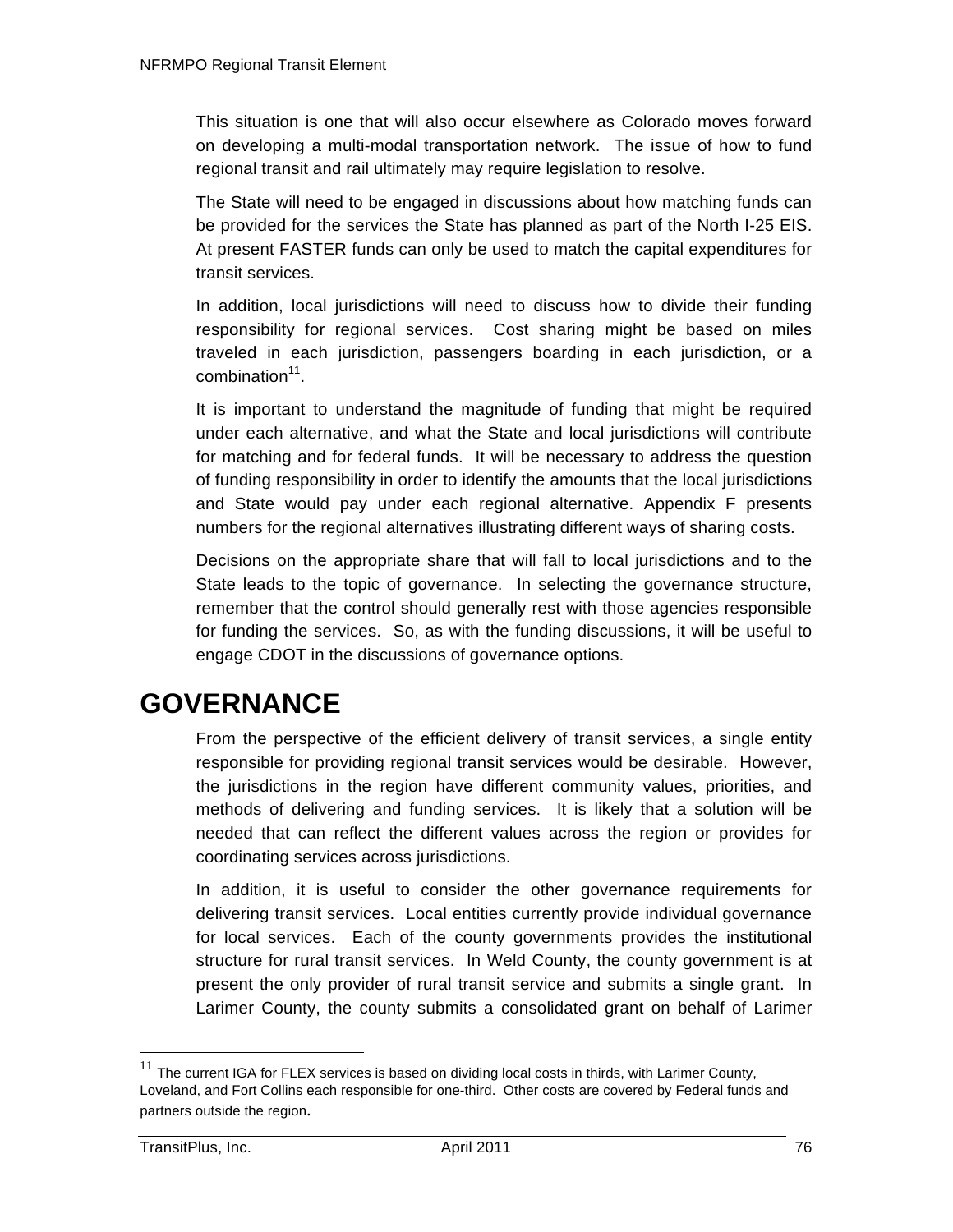County, Town of Berthoud, and City of Loveland. Larimer County then executes agreements with the other two entities. Governance options that unify and simplify this process would be valuable.

### ROLES

In Colorado local jurisdictions have typically been instrumental in establishing regional transit services. As the region grows and as transit options become more integrated into the overall transportation network, the roles of different levels of government are changing.

#### Local

The voters, or their elected officials at city and county levels, have the power to authorize an institutional structure for regional services. Some institutional structures (such as an intergovernmental agreement or a Regional Service Authority) can be established by elected officials. Others, such as a Regional Transportation Authority, must be authorized by the voters. The voters must authorize any increase in taxes used to fund regional transit services.

#### MPO

The MPO does not have a direct involvement in determining a governance structure for regional transit services, but has a role in:

- Facilitating discussions and building consensus.
- Adopting policies supportive of regional governance options that provide for coordinated service delivery and service levels reflective of community values.
- Setting policies for funding or recommending funding for services that best fit within the adopted plan.
- Adopt policies to link TDM activities and regional transit services, monitoring the effectiveness of the investment in these regional transportation services.

The MPO Planning Council, its Technical Advisory Committee, and the Transit Advisory Group have roles in setting policies and developing a regional consensus on matters related to the transit mode and related issues.

#### **State**

The role of the State is changing. In the North I-25 EIS, transit services are part of the long-term solution, yet it is only recently that the State has been given the authority to operate transit services. State-level policies regarding funding of transit services – whether it is through flexing of federal funds or providing matching dollars for such funds – have not been developed.

The potential of CDOT operating regional transit and rail services is one option that has been identified and will be important to consider.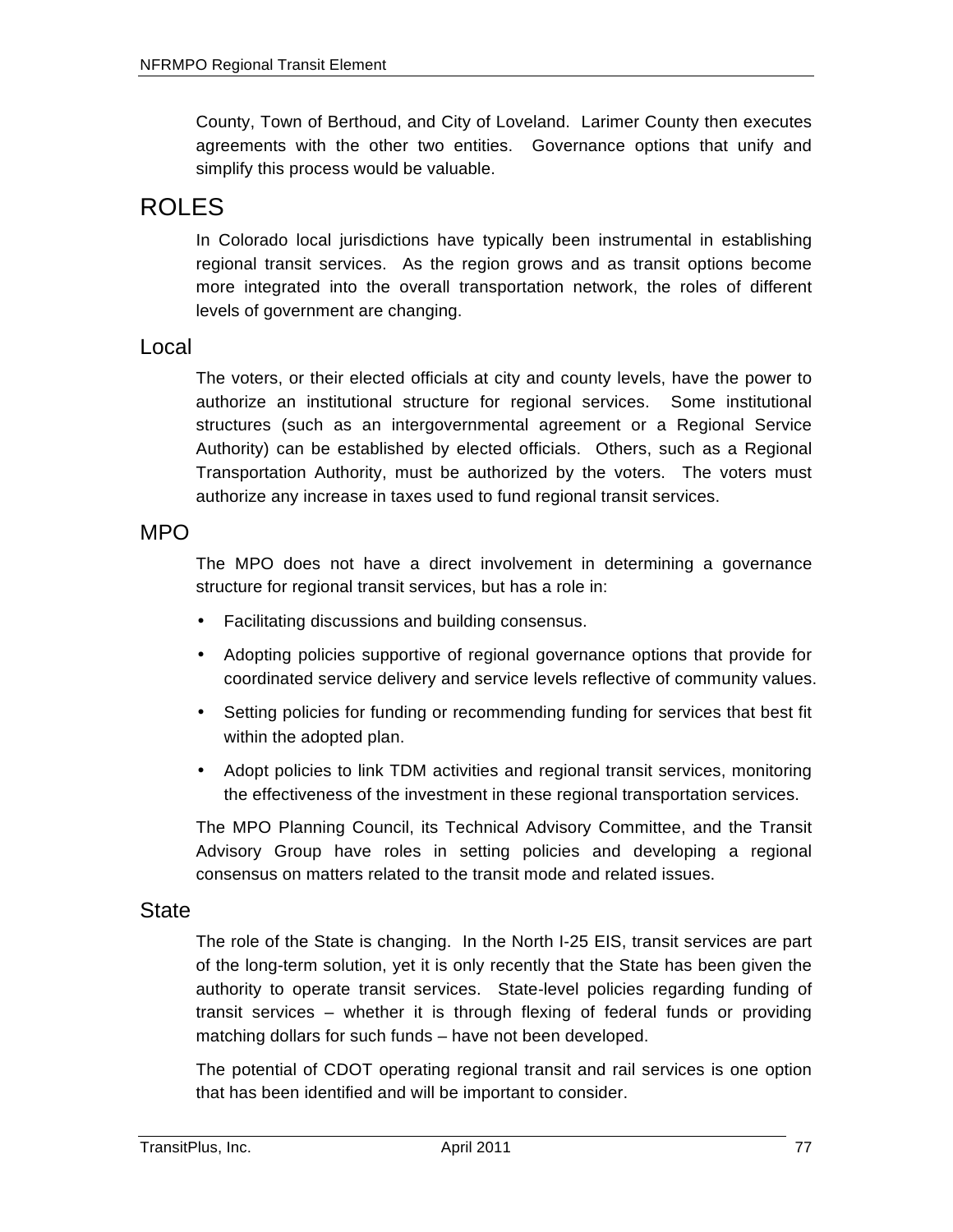# **GOVERNANCE OPTIONS**

Local entities that provide transit services have explored options for providing regional transit services. An intergovernmental agreement is used to provide FLEX services and governance options were explored thoroughly in the Fort Collins and Loveland strategic transit plans. Basic options include:

- Intergovernmental Agreements (IGA). Easiest to establish for a single route with a limited number of partners. Relies on annual budgetary commitment and renewal.
- Regional Service Authority (RSA). A RSA can provide either or both local and regional services. Local jurisdictions can purchase transit services at the level they desire from the RSA. Can be established by jurisdictions or by voters. With approval of voters can levy a property tax. The Fort Collins and Loveland strategic transit plan recommended this alternative.
- Regional Transportation Authority (RTA) Provides for transit services within a flexible boundary. Generally used for both local and regional services. Requires vote to establish. Can levy sales tax, motor vehicle registration fees, and visitor benefit taxes, with approval of voters.
- Mass Transit Authority. Counties can establish Mass Transit Authorities with the ability to levy a sales tax. This option is generally used in rural counties, with Eagle and Summit counties as examples. County Commissioners serve as the Board and cities do not have a formal role on the board.
- State. CDOT now has the authority to operate transit and rail services, but this has not yet been put into practice.
- Combination Options. Some areas combine one or more options, using special districts in addition to local authority. For example, an RTA could be set up for the express purpose of providing regional services. Local jurisdictions would still operate transit services within their jurisdictions. Only the costs of providing regional services would be shared by participants in such a structure. The costs of local services would remain with each jurisdiction.

In considering options, it will be important to consider the role of the State, and this will reflect their role in funding services. If services are funded locally, will the State have voting rights for regional services? Similarly, if services are funded by the State, what would be the role of local governments? In a blended system, how would the funding and decision-making control be balanced? It is useful to note that the RSA specifically allows for the State to be a member organization. The State could also be a party to an IGA.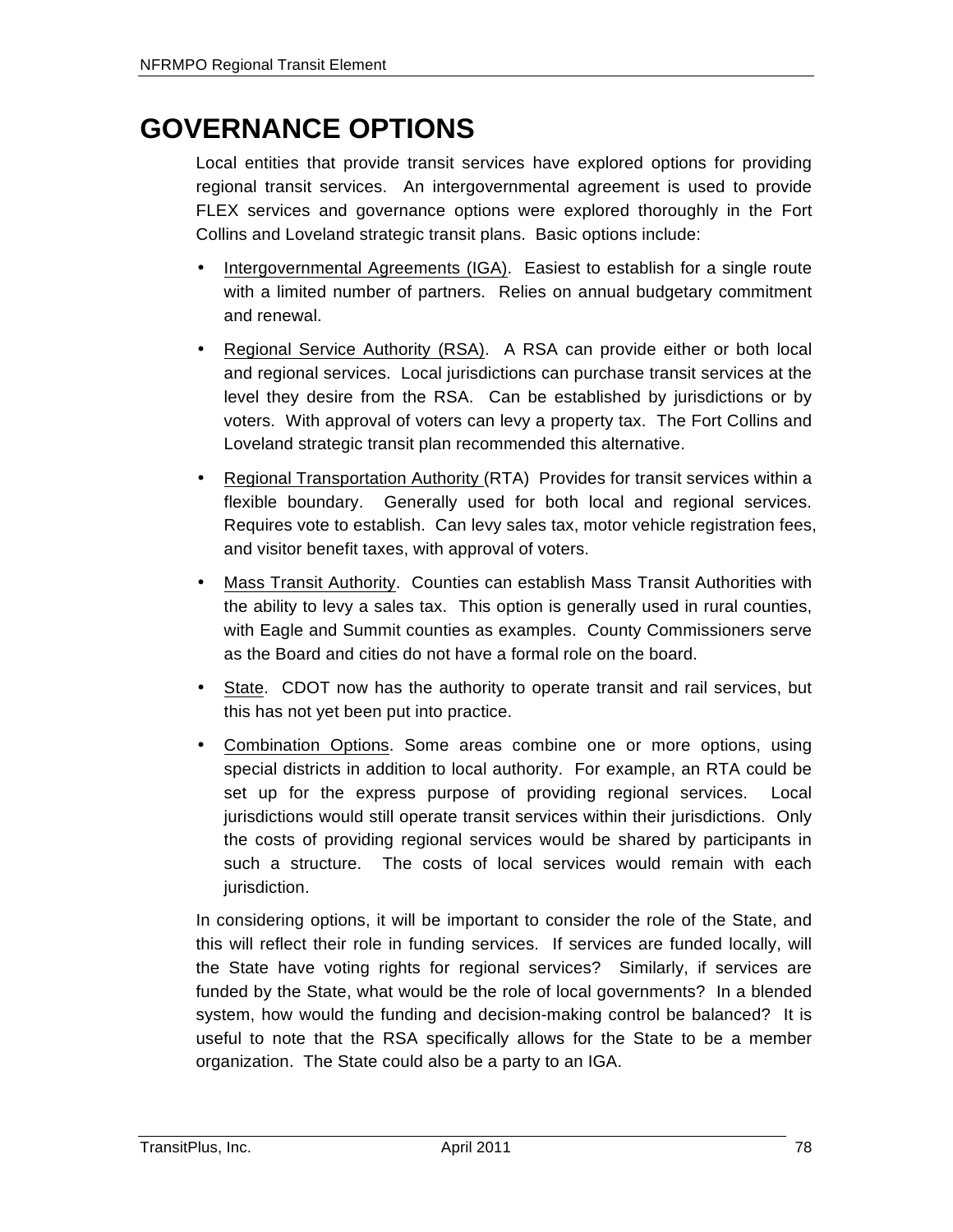If the State was responsible for operating regional transit services, it is likely a combination governance structure would be needed as the State would only be interested in providing for services of statewide interest, and not the local connecting services.

## RELATIONSHIP OF FUNDING AND GOVERNANCE

At the beginning of this chapter, it was noted that the choice of governance structures can impact or limit the options for local funding. Table 6-5 identifies the primary local fund sources associated with each governance option. As NFRMPO works with CDOT and local jurisdictions to determine funding and operating responsibilities, these are important considerations.

| <b>Governance Structure</b>                       | <b>Impact on Funding Options</b>                                                                                                                                                                    |  |  |
|---------------------------------------------------|-----------------------------------------------------------------------------------------------------------------------------------------------------------------------------------------------------|--|--|
| Intergovernmental<br>Agreements (IGA)             | May use any local general fund source. New revenues would need<br>voter approval, but could come from a wide variety of sources.                                                                    |  |  |
| <b>Regional Service</b><br>Authority (RSA)        | Jurisdictions can purchase services from RSA, with local funds<br>coming from General Funds. If additional revenues are needed,<br>with voter approval an RSA can levy a property tax.              |  |  |
| <b>Regional Transportation</b><br>Authority (RTA) | An RTA has a flexible boundary and, with voter approval can levy a<br>sales tax or vehicle registration fee. Different sales tax levels can<br>exist in different jurisdictions within the RSA.     |  |  |
| <b>Mass Transit Authority</b>                     | Can only be established at a County level. With voter approval can<br>levy up to one-cent sales tax.                                                                                                |  |  |
| <b>State Governance</b>                           | CDOT has authority to operate services statewide. While legislation<br>addresses operating funds through FASTER, the Attorney General<br>at present finds it can only be used for capital projects. |  |  |

#### **Table 6-5: Funding and Governance**

# **MOVING FORWARD**

There is a need for a significant amount of discussion at the regional level, the State level, and between regional representatives and CDOT about the roles and responsibilities of each entity in both the funding and governance of regional transit services for the North Front Range region.

At the regional level, this plan will result in a key activity: establishing a regional transit network plan for the region. The service alternatives in this plan provide options ranging from just maintaining existing services (including the US 287 service) to aggressive alternatives providing high levels of transit services on State highways. The High service alternative is similar to the plan adopted in the North I-25 EIS.